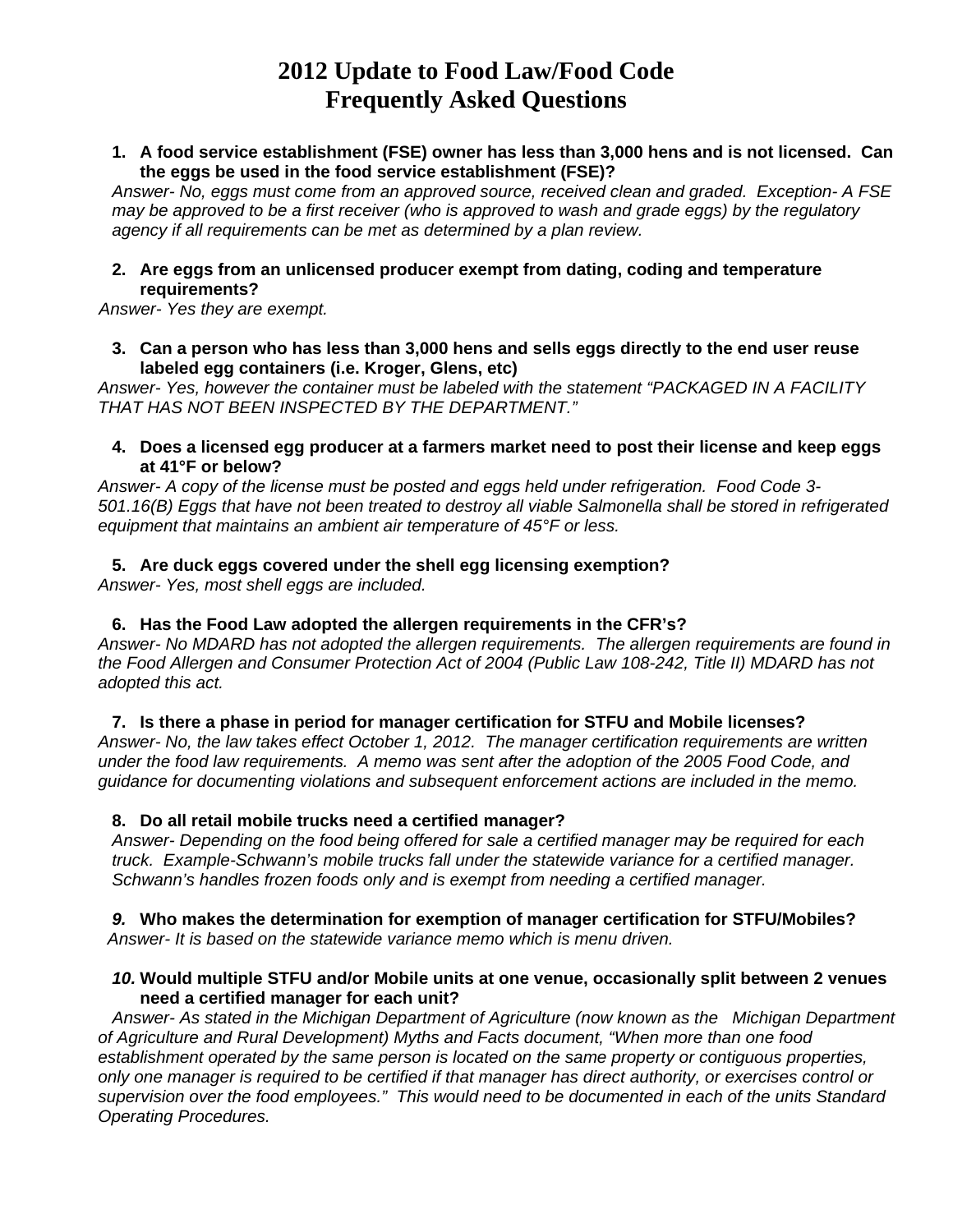#### **11. An STFU crossing into Michigan from another state; are they required to have a certified manager?**

*Answer- No, they have to apply for a TFE license to operate in Michigan a TFE does not need a certified manager.* 

#### *12.* **Is the lack of manager certification cited in the Food Code or the Food Law?**

*Answer- See memo Manager Certification Rules take effect, Sept. 8th, 2011. You would cite this violation in the Food Law 289.2129, it is a core violation.* 

#### **13. With the implementation of the Food Law last time, the compliance worksheet had a place for the signature of the operator. This time there isn't a place for their signature. Is this correct?**

*Answer- Yes, there isn't a place for their signature. This is just a tool for the inspector to use to document instructions given to the operator.* 

#### **14. What is the maximum level for quaternary ammonia sanitizer?**

*Answer- The maximum level will be found in the label use instructions. Food Code 4-501.114 Criteria shall be used in accordance with the EPA-registered label use instructions to determine the effective sanitization level for all approved sanitizers. If the sanitizer is found to be higher than label requirements it should be cited as Food Code 7-204.11; if it's found to be lower than label requirements it should be cited under Food Code 4-501.114*.

#### **15. Is food placed in a zip lock bag considered to be Reduced Oxygen Packaging?**  *Answer- No it is not, if the air has not been removed from the bag it is not considered to be Reduced Oxygen Packaging and is not required by law to have a variance. Food Code 3-502.12*

**16. Are continuous recording thermometers still required under Food Code 3-502.12?**  *Answer- Yes they are required, under 3-502.12(D)(2)(f)*

#### **17. Where would you cite a non-working or leaking faucet or hand sink?**  *Answer- Plumbing maintenance, Food Code 5-205.15*

*18. Where would you cite a pest strip hung over a preparation table that has no bugs on it? Answer- Proper use of pest control devices, Food Code 7-201.11* 

*19.* **Can food that has been par-cooked be served "under cooked" under a consumer advisory?** *Answer- No, the food must be fully cooked as required under Food Code 3-401.11(A).* 

# *20.* **Does the 60 minutes of par-cooking include the cooling process?**

*Answer- No, the 60 minutes only refers to the initial cook time.* 

#### *21.* **Would par-cooked food fall under the "date marking" prior to the final cook step while in storage?**

*Answer- No, date marking is for ready to eat foods only. Par-cooked foods are not considered ready to eat.* 

*22.* **If you find a par-cooked food that is not cooling properly, is it cited under par-cooking or cooling?**

*Answer- It should be cited under cooling, Food Code 3-501.14(A).* 

#### *23.* **If a caterer has par-cooked food on the truck that is not marked or otherwise identified as foods that have not been fully cooked, is this a violation?**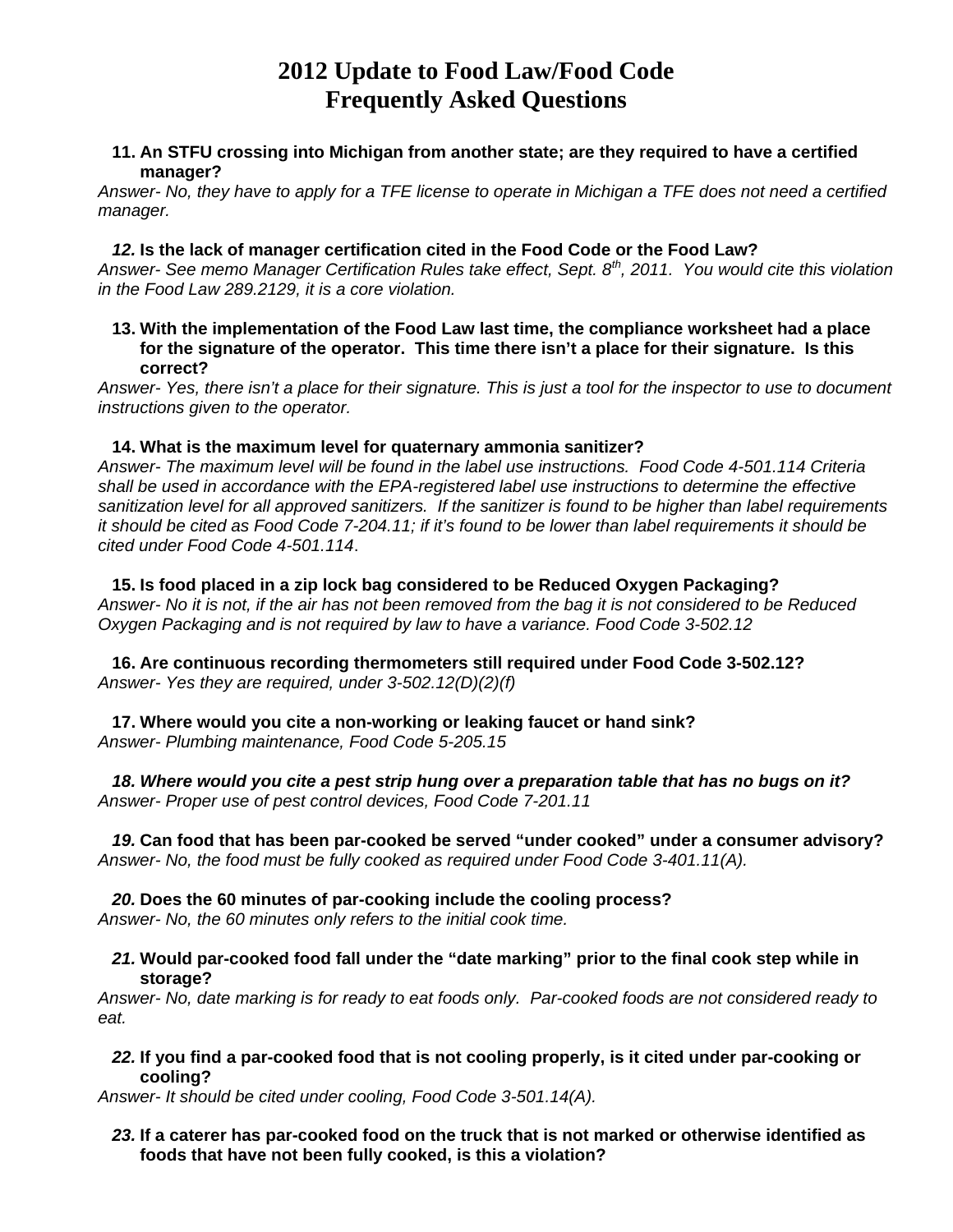*Answer- Yes this is a violation under Food Code 3-401.14(F)(2).* 

# *24.* **How should par-cooked foods, prior to final cooking be separated during storage?**

*Answer- These foods are to be stored separate from RTE foods and stored according to cooking temperature requirements for raw animal foods.* 

#### *25.* **What about pasties that are par-cooked, then frozen and sold without further cooking, do they fall under non-continuous cooking?**

*Answer- No this is not considered non-continuous cooking. Non-continuous cooking states that prior to sale or service, it is cooked using a process that heats all parts of the Food to a time/temperature specified in Food Code 3-401.11(A).* 

#### *26.* **A MDARD licensed retail meat market cooks meat for immediate service in their parking lot, who would license it?**

*Answer- A MDARD food license would cover this event.* 

### *27.* **If a Food Service Establishment (FSE) is selling a product to another FSE does the product need to be labeled?**

*Answer- The product is required to be labeled. Labeling may not be needed on each individual container but it is required on the master container.* 

**28. Would a temporary food establishment have to correct P & Pf's before they can operate?**  *Answer- Yes, all P and Pf's must be corrected prior to licensing.* 

#### **29. If enforcement is currently ongoing for a previous critical violation, how will it be addressed after Oct 1st since the term "critical" can no longer be used?**

*Answer- The enforcement policy needs to be updated to reflect the new citation terminology (P, Pf, and*  core). It is the food code section that is under enforcement; if the "critical" is now a Priority or Priority *foundation you would continue with enforcement of that Food Code violation. If the previously cited "critical" is now a Core violation you would need to follow your enforcement policy for Core violations.* 

# **30. How are CFRs marked as violations?**

*Answer- All violations related to the CFRs remain the same except; previously marked critical violations are now cited as Priority and non-critical violations are cited as Core.* 

# **31. Are Infra-red thermometers OK to use to temp lettuce?**

*Answer- Food code Annex 5 states that "Use of an infrared thermometer for verifying holding temperatures is not consistent with Food Code requirements since verifying only the surface temperature of the food may not alert inspectors to problems that exist under the food's surface'. Therefore while the infra-red may be used as an indicator to detect possible problems, a probe thermometer should be used to verify and cite the violation.* 

# *32.* **To check temperature of cut leafy greens, can clean utensils be used to rotate the lettuce?**

*Answer- Inspectors should not stir a food before taking its temperature since it is important to know the temperature of the food before it is agitated.* 

# **33. Is a pre-cut steak assumed to be mechanically tenderized?**

*Answer- Yes, unless properly labeled as stated under FC 3-201.11(E).* 

*34.* **Is hamburger packaged in retail store such as Kroger considered commercially packaged?** *Answer- No it is not, hamburger or any food packaged in a retail food establishment is not considered commercially packaged.*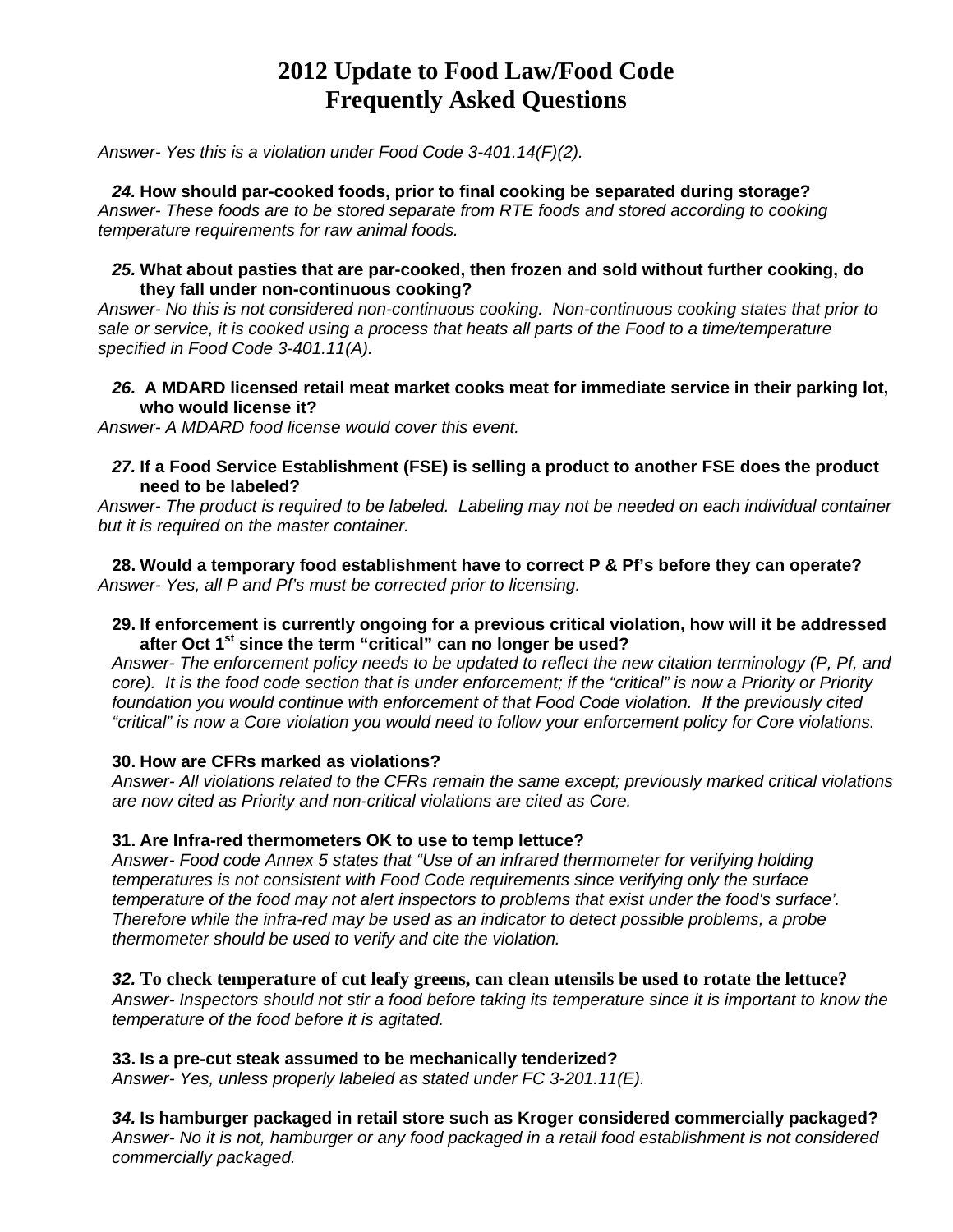# **35. Does a commercially packaged food need to be received frozen in order to be stored frozen and mingled with commercially packaged frozen ready-to-eat (RTE) foods?**

*Answer- No, however the food must be frozen prior to placing over RTE foods.* 

#### *36.* **Can a 5 year old order under-cooked comminuted meat from an adult menu?**

*Answer- Yes, children may order undercooked meat from the adult menu. Food Code section 3- 401.11(D)(2) only requires the FOOD, if served or offered for service by consumer selection from a children's menu, does not contain comminuted meat.* 

#### **37. What is the age for a children's menu?**

*Answer- The age for a children's menu isn't defined.* 

*38.* **Does the children's menu have to have wording that an item cannot be served raw or undercooked?**

*Answer- No* 

**39. Can mechanically tenderized beef and comminuted beef be stored together?**  *Answer- Yes, both have a final cook temperature of 155F. for 15 seconds.* 

# **40. Can mechanically tenderized include whole loins?**

*Answer- Yes* 

**41. Are greens cut at harvest (lettuce, cabbage, etc.) considered to be cut leafy greens?**  *Answer- No, only if the (unless the) leaf has been cut, chopped, shredded, or torn.* 

#### **42. What are the requirements for labeling cook/chilled or sous vide foods?**

*Answer- Food Code 3-502.12(D)(2)(h) states these foods are to be labeled with the product name and the date it was packaged on.* 

**43. Do Food Code 4-204.110 & 3-502.11 covering life support systems include lobster tanks?**  *Answer- No, this is for molluscan shellfish tanks only. Molluscan shellfish means any edible species of fresh or frozen oysters, clams, mussels, and scallops or edible portions thereof, except when the scallop product consists of the shucked adductor muscle.* 

**44. Does the waxing of apples fall under processors of raw agricultural commodities?**  *Answer- Waxing of apples is NOT considered a process.* 

**45. Are duck eggs covered under the shell eggs exemption pertaining to license exemptions?**  *Answer- Yes, all shell eggs are included.* 

**46. Is raw milk sold at a Farmer's Market labeled as "not for human consumption" allowed?**  *Answer- No this is NOT allowed.* 

**47. Do honey and maple syrup producers exempt from licensing need to label the products "Made in a facility that is not inspected by the Department"?** 

*Answer- Yes this information must be included on honey and maple syrup packaging among other labeling requirements. These requirements can be found at http://www.michigan.gov/mdard/0,4610,7- 125-50772\_45851-240577--,00.html#MapleSyrup* 

**48. Would smoking by employee be cited as a violation in the food code or food law or both?**  *Answer- There are two issues.* 

*1. An employee is smoking in a FSE, this would be a violation in the Food Code under 2-401.1.*